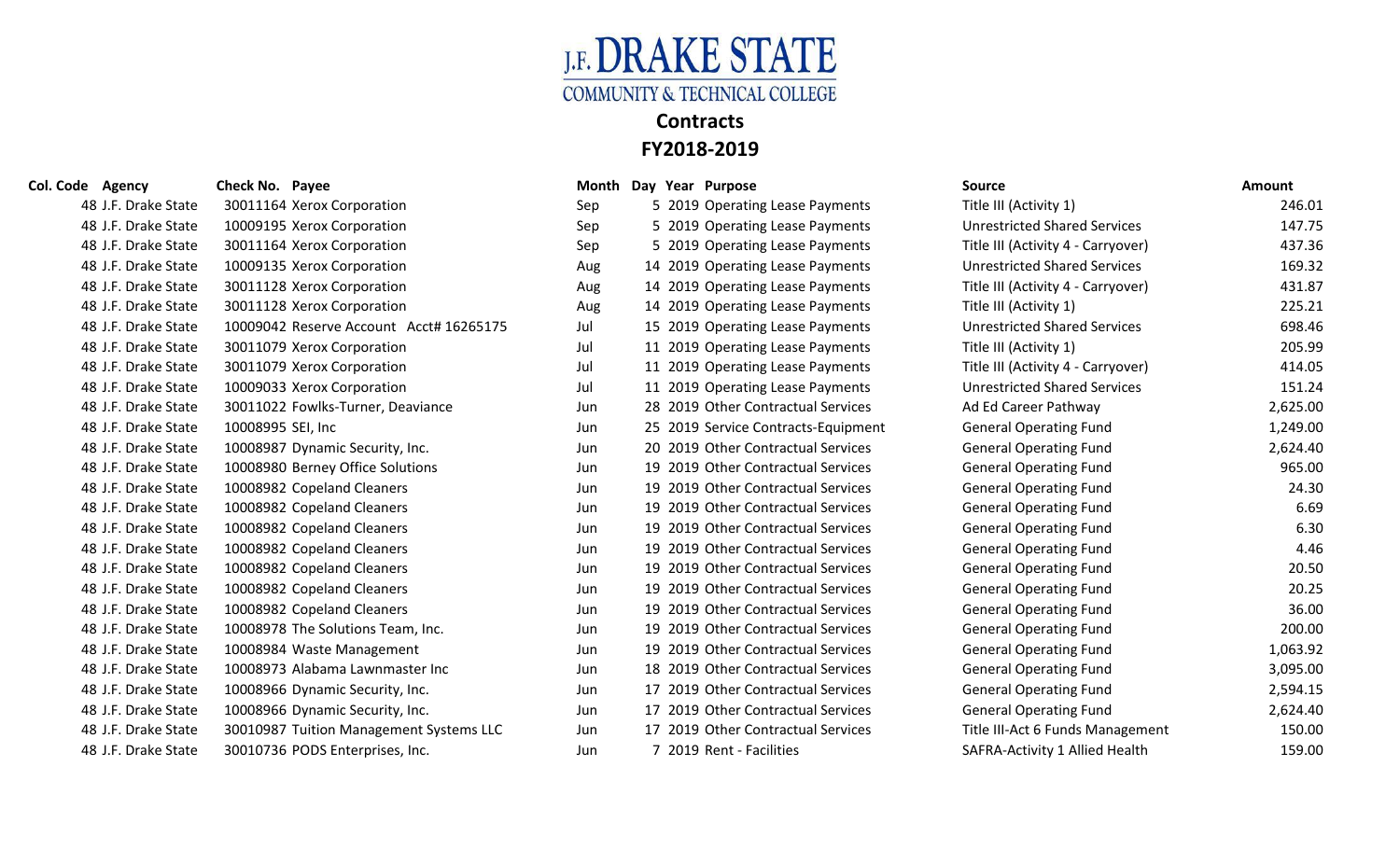

### **Col. Code Agency Check No. Payee Col. Col. Code Agency Col. Code Agency Col. Col. Code Agency** 48 J.F. Drake State 10008923 Cooks Pest Control Jun 5 2019 Other Contractual Services General Association Fund 48 J.F. Drake State 10008923 Cooks Pest Control 1000 Jun 5 2019 Other Contractual Services General Association 48 J.F. Drake State 10008901 Alabama Lawnmaster Inc May 30 2019 Other Contractual Services General Operating Fund 560.00 48 J.F. Drake State 10008901 Alabama Lawnmaster Inc May 30 2019 Other Contractual Services General Operations General A 48 J.F. Drake State 10008902 Dynamic Security, Inc. May 30 2019 Other Contractual Services General Operation Fund 2019 Other Contra 48 J.F. Drake State 10008902 Dynamic Security, Inc. May 30 2019 Other Contractual Services General Operation Services General A, 2019 Other Contractual Services General Operation Services General Operation Services General 48 J.F. Drake State 10008902 Dynamic Security, Inc. May 30 2019 Other Contractual Services General Operation Services General A, 197.000 Services General Operation Fund 2,187.000 Services General Operation Services General 48 J.F. Drake State 30010717 H&H Publishing Co., Inc. May 30 2019 Other Contractual Services Trio-St 48 J.F. Drake State 10008906 Xerox Corporation May 30 2019 Operating Lease Payments General Operating Lease Payments General Operation 48 J.F. Drake State 30010723 Xerox Corporation May 30 2019 Operating Lease Payments Title III-Act 1 Act 2019 Operating Le 48 J.F. Drake State 30010723 Xerox Corporation May 30 2019 Operating Lease Payments Title III-Act 48 J.F. Drake State 48 J.F. Drake State 10008893 Waste Management May 24 2019 Other Contractual Services General Operation Fund 1, 48 J.F. Drake State 10008882 Berney Office Solutions May 21 2019 Other Contractual Services General Operations 48 J.F. Drake State 10008865 Dynamic Security, Inc. May 15 2019 Other Contractual Services General Operation Services General A, 1980. 48 J.F. Drake State 10008865 Dynamic Security, Inc. May 15 2019 Other Contractual Services General Operation Fund 2019 Other Contra 48 J.F. Drake State 10008874 The Solutions Team, Inc. May 15 2019 Other Contractual Services General Operations Fund 200.000 May 15 2019 Other Contra 48 J.F. Drake State 30010688 Xerox Corporation May 15 2019 Operating Lease Payments Title III-Act 4 Technology 48 J.F. Drake State 10008879 Xerox Corporation May 15 2019 Operating Lease Payments General Operating Lease Payments General Operation 48 J.F. Drake State 30010688 Xerox Corporation May 15 2019 Operating Lease Payments Title III 48 J.F. Drake State E1101347 Regions Bank May 14 2019 Other Contractual Services General Operations General Operations General Operations General Operations General Operations Fund 135.000 Services General Operations Gener 48 J.F. Drake State 10008857 Berney Office Solutions May 9 2019 Other Contractual Services General Operations 48 J.F. Drake State 30010669 PODS Enterprises, Inc. May 7 2019 Rent - Facility 48 J.F. Drake State 10008834 Cooks Pest Control May 1 2019 Other Contractual Services General Association Fund

| ie Agency           | Check No. Payee                   |     | ivionth Day Year Purpose           | source                            | Amount   |
|---------------------|-----------------------------------|-----|------------------------------------|-----------------------------------|----------|
| 48 J.F. Drake State | 10008932 SEI, Inc                 | Jun | 6 2019 Service Contracts-Equipment | <b>General Operating Fund</b>     | 1,249.00 |
| 48 J.F. Drake State | 10008923 Cooks Pest Control       | Jun | 5 2019 Other Contractual Services  | <b>General Operating Fund</b>     | 261.00   |
| 48 J.F. Drake State | 10008923 Cooks Pest Control       | Jun | 5 2019 Other Contractual Services  | <b>General Operating Fund</b>     | 70.00    |
| 48 J.F. Drake State | 10008925 Loomis                   | Jun | 5 2019 Other Contractual Services  | <b>General Operating Fund</b>     | 197.21   |
| 48 J.F. Drake State | 10008901 Alabama Lawnmaster Inc   | May | 30 2019 Other Contractual Services | <b>General Operating Fund</b>     | 560.00   |
| 48 J.F. Drake State | 10008901 Alabama Lawnmaster Inc   | May | 30 2019 Other Contractual Services | <b>General Operating Fund</b>     | 3,095.00 |
| 48 J.F. Drake State | 10008902 Dynamic Security, Inc.   | May | 30 2019 Other Contractual Services | <b>General Operating Fund</b>     | 2,478.60 |
| 48 J.F. Drake State | 10008902 Dynamic Security, Inc.   | May | 30 2019 Other Contractual Services | <b>General Operating Fund</b>     | 2,041.20 |
| 48 J.F. Drake State | 10008902 Dynamic Security, Inc.   | May | 30 2019 Other Contractual Services | <b>General Operating Fund</b>     | 2,187.00 |
| 48 J.F. Drake State | 30010717 H&H Publishing Co., Inc. | May | 30 2019 Other Contractual Services | Trio-SSS Grant                    | 1,404.50 |
| 48 J.F. Drake State | 10008906 Xerox Corporation        | May | 30 2019 Operating Lease Payments   | <b>General Operating Fund</b>     | 155.39   |
| 48 J.F. Drake State | 30010723 Xerox Corporation        | May | 30 2019 Operating Lease Payments   | Title III-Act 1 Academic Instruct | 203.89   |
| 48 J.F. Drake State | 30010723 Xerox Corporation        | May | 30 2019 Operating Lease Payments   | Title III-Act 4 Technology        | 413.29   |
| 48 J.F. Drake State | 10008893 Waste Management         | May | 24 2019 Other Contractual Services | <b>General Operating Fund</b>     | 1,063.92 |
| 48 J.F. Drake State | 10008882 Berney Office Solutions  | May | 21 2019 Other Contractual Services | <b>General Operating Fund</b>     | 965.00   |
| 48 J.F. Drake State | 10008865 Dynamic Security, Inc.   | May | 15 2019 Other Contractual Services | <b>General Operating Fund</b>     | 2,430.00 |
| 48 J.F. Drake State | 10008865 Dynamic Security, Inc.   | May | 15 2019 Other Contractual Services | <b>General Operating Fund</b>     | 2,624.40 |
| 48 J.F. Drake State | 10008874 The Solutions Team, Inc. | May | 15 2019 Other Contractual Services | <b>General Operating Fund</b>     | 200.00   |
| 48 J.F. Drake State | 30010688 Xerox Corporation        | May | 15 2019 Operating Lease Payments   | Title III-Act 4 Technology        | 157.74   |
| 48 J.F. Drake State | 10008879 Xerox Corporation        | May | 15 2019 Operating Lease Payments   | <b>General Operating Fund</b>     | 13.39    |
| 48 J.F. Drake State | 30010688 Xerox Corporation        | May | 15 2019 Operating Lease Payments   | Title III-Act 1 Academic Instruct | 29.10    |
| 48 J.F. Drake State | E1101347 Regions Bank             | May | 14 2019 Other Contractual Services | <b>General Operating Fund</b>     | 135.00   |
| 48 J.F. Drake State | 10008857 Berney Office Solutions  | May | 9 2019 Other Contractual Services  | <b>General Operating Fund</b>     | 7,613.60 |
| 48 J.F. Drake State | 10008847 Loomis                   | May | 7 2019 Other Contractual Services  | <b>General Operating Fund</b>     | 197.21   |
| 48 J.F. Drake State | 30010669 PODS Enterprises, Inc.   | May | 7 2019 Rent - Facilities           | SAFRA-Activity 1 Allied Health    | 159.00   |
| 48 J.F. Drake State | 10008853 SEI, Inc                 | May | 7 2019 Service Contracts-Equipment | <b>General Operating Fund</b>     | 1,249.00 |
| 48 J.F. Drake State | 10008834 Cooks Pest Control       | May | 1 2019 Other Contractual Services  | <b>General Operating Fund</b>     | 261.00   |
| 48 J.F. Drake State | 10008834 Cooks Pest Control       | May | 1 2019 Other Contractual Services  | <b>General Operating Fund</b>     | 70.00    |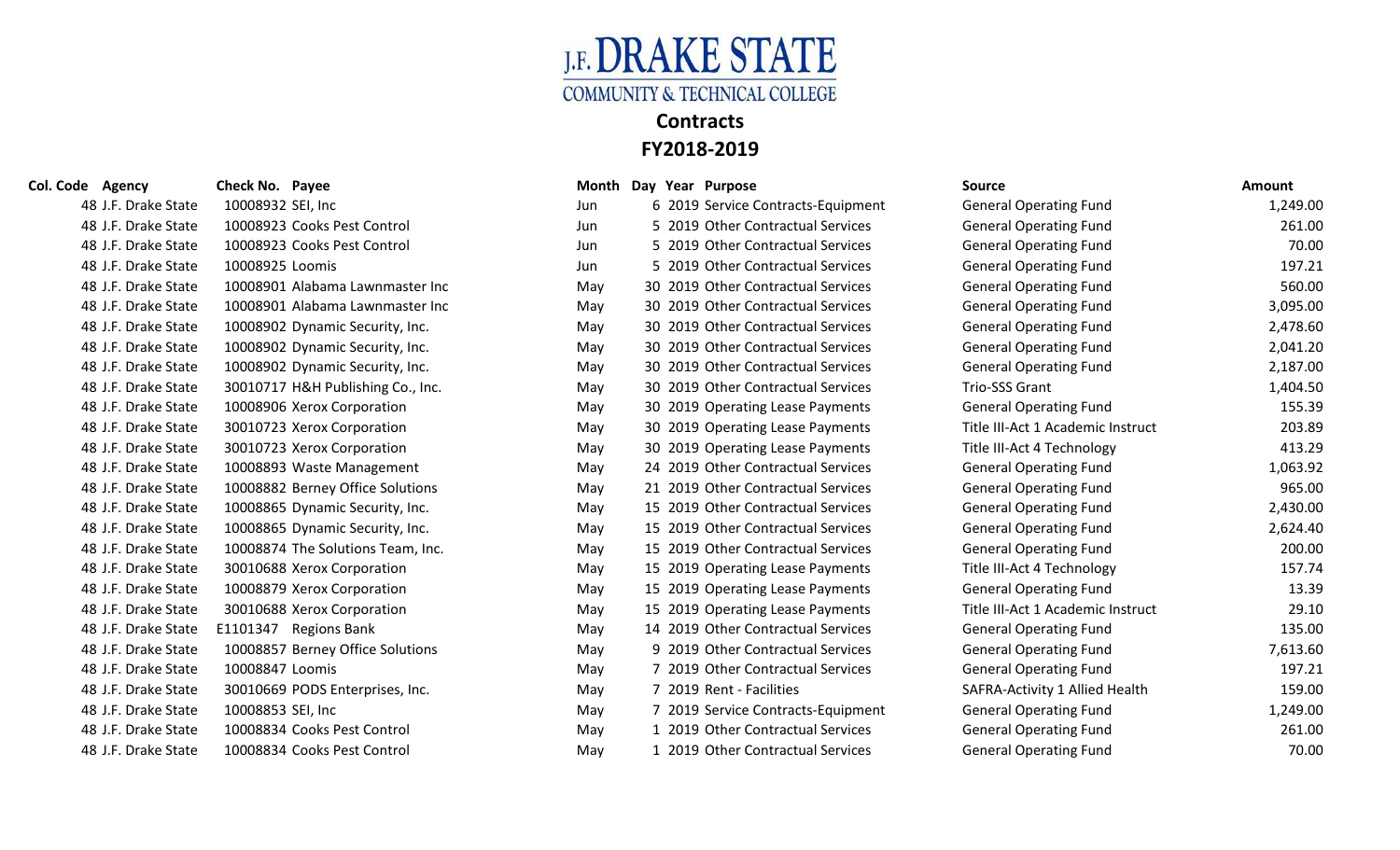

| 48 J.F. Drake State | 10008837 Dynamic Security, Inc.         | May | 1 2019 Other Contractual Services   | <b>General Operating Fund</b>       | 2,624.40 |
|---------------------|-----------------------------------------|-----|-------------------------------------|-------------------------------------|----------|
| 48 J.F. Drake State | 10008840 Waste Management               | May | 1 2019 Other Contractual Services   | <b>General Operating Fund</b>       | 1,063.92 |
| 48 J.F. Drake State | 10008804 Alabama Lawnmaster Inc         | Apr | 23 2019 Other Contractual Services  | <b>General Operating Fund</b>       | 3,095.00 |
| 48 J.F. Drake State | 10008806 Dynamic Security, Inc.         | Apr | 23 2019 Other Contractual Services  | <b>General Operating Fund</b>       | 2,527.20 |
| 48 J.F. Drake State | 30010623 Librarica LLC                  | Apr | 23 2019 Service Contracts-Equipment | Title III-Act 2 Library Resources   | 974.48   |
| 48 J.F. Drake State | 10008794 Berney Office Solutions        | Apr | 18 2019 Other Contractual Services  | <b>General Operating Fund</b>       | 965.00   |
| 48 J.F. Drake State | 10008797 Copeland Cleaners              | Apr | 18 2019 Other Contractual Services  | <b>General Operating Fund</b>       | 150.30   |
| 48 J.F. Drake State | 30010619 National Print + Promo         | Apr | 18 2019 Service Contracts-Equipment | Title III-Act 6 Funds Management    | 799.00   |
| 48 J.F. Drake State | 10008785 Dynamic Security, Inc.         | Apr | 16 2019 Other Contractual Services  | <b>General Operating Fund</b>       | 2,624.40 |
| 48 J.F. Drake State | 30010617 Koorsen Fire & Security, Inc.  | Apr | 16 2019 Other Contractual Services  | Title III-Act 3 Strength Facilities | 285.00   |
| 48 J.F. Drake State | 10008788 The Solutions Team, Inc.       | Apr | 16 2019 Other Contractual Services  | <b>General Operating Fund</b>       | 200.00   |
| 48 J.F. Drake State | 30010618 Tuition Management Systems LLC | Apr | 16 2019 Other Contractual Services  | Title III-Act 6 Funds Management    | 150.00   |
| 48 J.F. Drake State | 10008749 Copeland Cleaners              | Apr | 9 2019 Other Contractual Services   | <b>General Operating Fund</b>       | 10.00    |
| 48 J.F. Drake State | 10008750 Dai Enterprise Events, LLC     | Apr | 9 2019 Other Contractual Services   | <b>General Operating Fund</b>       | 92.00    |
| 48 J.F. Drake State | 10008754 Loomis                         | Apr | 9 2019 Other Contractual Services   | <b>General Operating Fund</b>       | 198.10   |
| 48 J.F. Drake State | 10008757 SEI, Inc                       | Apr | 9 2019 Service Contracts-Equipment  | <b>General Operating Fund</b>       | 1,249.00 |
| 48 J.F. Drake State | 30010605 Xerox Corporation              | Apr | 9 2019 Operating Lease Payments     | Title III-Act 1 Academic Instruct   | 199.58   |
| 48 J.F. Drake State | 10008760 Xerox Corporation              | Apr | 9 2019 Operating Lease Payments     | <b>General Operating Fund</b>       | 150.92   |
| 48 J.F. Drake State | 10008727 Alabama Lawnmaster Inc         | Apr | 2 2019 Other Contractual Services   | <b>General Operating Fund</b>       | 3,095.00 |
| 48 J.F. Drake State | 10008731 Dynamic Security, Inc.         | Apr | 2 2019 Other Contractual Services   | <b>General Operating Fund</b>       | 2,041.20 |
| 48 J.F. Drake State | 10008731 Dynamic Security, Inc.         | Apr | 2 2019 Other Contractual Services   | <b>General Operating Fund</b>       | 2,612.25 |
| 48 J.F. Drake State | 30010587 PODS Enterprises, Inc.         | Apr | 2 2019 Rent - Facilities            | SAFRA-Activity 1 Allied Health      | 159.00   |
| 48 J.F. Drake State | 10008734 Pitney Bowes                   | Apr | 2 2019 Operating Lease Payments     | <b>General Operating Fund</b>       | 698.46   |
| 48 J.F. Drake State | 10008695 Cooks Pest Control             | Mar | 25 2019 Other Contractual Services  | <b>General Operating Fund</b>       | 70.00    |
| 48 J.F. Drake State | 10008695 Cooks Pest Control             | Mar | 25 2019 Other Contractual Services  | <b>General Operating Fund</b>       | 261.00   |
| 48 J.F. Drake State | 30010575 Koorsen Fire & Security, Inc.  | Mar | 25 2019 Other Contractual Services  | Title III-Act 3 Strength Facilities | 392.26   |
| 48 J.F. Drake State | 30010575 Koorsen Fire & Security, Inc.  | Mar | 25 2019 Other Contractual Services  | Title III-Act 3 Strength Facilities | 231.35   |
| 48 J.F. Drake State | 10008700 Waste Management               | Mar | 25 2019 Other Contractual Services  | <b>General Operating Fund</b>       | 1,063.92 |

|                     |     |  | IVIUIILII DAY ITAI FUIPOST          | JUUI LE                             | AIIIUuiit |
|---------------------|-----|--|-------------------------------------|-------------------------------------|-----------|
| curity, Inc.        | May |  | 1 2019 Other Contractual Services   | <b>General Operating Fund</b>       | 2,624.40  |
| agement             | May |  | 1 2019 Other Contractual Services   | <b>General Operating Fund</b>       | 1,063.92  |
| wnmaster Inc        | Apr |  | 23 2019 Other Contractual Services  | <b>General Operating Fund</b>       | 3,095.00  |
| curity, Inc.        | Apr |  | 23 2019 Other Contractual Services  | <b>General Operating Fund</b>       | 2,527.20  |
|                     | Apr |  | 23 2019 Service Contracts-Equipment | Title III-Act 2 Library Resources   | 974.48    |
| ce Solutions        | Apr |  | 18 2019 Other Contractual Services  | <b>General Operating Fund</b>       | 965.00    |
| eaners              | Apr |  | 18 2019 Other Contractual Services  | <b>General Operating Fund</b>       | 150.30    |
| nt + Promo          | Apr |  | 18 2019 Service Contracts-Equipment | Title III-Act 6 Funds Management    | 799.00    |
| curity, Inc.        | Apr |  | 16 2019 Other Contractual Services  | <b>General Operating Fund</b>       | 2,624.40  |
| e & Security , Inc  | Apr |  | 16 2019 Other Contractual Services  | Title III-Act 3 Strength Facilities | 285.00    |
| าร Team, Inc.       | Apr |  | 16 2019 Other Contractual Services  | <b>General Operating Fund</b>       | 200.00    |
| agement Systems LLC | Apr |  | 16 2019 Other Contractual Services  | Title III-Act 6 Funds Management    | 150.00    |
| eaners              | Apr |  | 9 2019 Other Contractual Services   | <b>General Operating Fund</b>       | 10.00     |
| se Events, LLC      | Apr |  | 9 2019 Other Contractual Services   | <b>General Operating Fund</b>       | 92.00     |
|                     | Apr |  | 9 2019 Other Contractual Services   | <b>General Operating Fund</b>       | 198.10    |
|                     | Apr |  | 9 2019 Service Contracts-Equipment  | <b>General Operating Fund</b>       | 1,249.00  |
| oration             | Apr |  | 9 2019 Operating Lease Payments     | Title III-Act 1 Academic Instruct   | 199.58    |
| oration             | Apr |  | 9 2019 Operating Lease Payments     | <b>General Operating Fund</b>       | 150.92    |
| wnmaster Inc        | Apr |  | 2 2019 Other Contractual Services   | <b>General Operating Fund</b>       | 3,095.00  |
| curity, Inc.        | Apr |  | 2 2019 Other Contractual Services   | <b>General Operating Fund</b>       | 2,041.20  |
| curity, Inc.        | Apr |  | 2 2019 Other Contractual Services   | <b>General Operating Fund</b>       | 2,612.25  |
| prises, Inc.        | Apr |  | 2 2019 Rent - Facilities            | SAFRA-Activity 1 Allied Health      | 159.00    |
| ٥S.                 | Apr |  | 2 2019 Operating Lease Payments     | <b>General Operating Fund</b>       | 698.46    |
| Control             | Mar |  | 25 2019 Other Contractual Services  | <b>General Operating Fund</b>       | 70.00     |
| Control             | Mar |  | 25 2019 Other Contractual Services  | <b>General Operating Fund</b>       | 261.00    |
| e & Security , Inc  | Mar |  | 25 2019 Other Contractual Services  | Title III-Act 3 Strength Facilities | 392.26    |
| e & Security , Inc  | Mar |  | 25 2019 Other Contractual Services  | Title III-Act 3 Strength Facilities | 231.35    |
| agement             | Mar |  | 25 2019 Other Contractual Services  | <b>General Operating Fund</b>       | 1,063.92  |

| Col. Code Agency    | Check No. Payee                         |     | Month Day Year Purpose              | <b>Source</b>                       | Amount   |
|---------------------|-----------------------------------------|-----|-------------------------------------|-------------------------------------|----------|
| 48 J.F. Drake State | 10008837 Dynamic Security, Inc.         | May | 1 2019 Other Contractual Services   | <b>General Operating Fund</b>       | 2,624.40 |
| 48 J.F. Drake State | 10008840 Waste Management               | May | 1 2019 Other Contractual Services   | <b>General Operating Fund</b>       | 1,063.92 |
| 48 J.F. Drake State | 10008804 Alabama Lawnmaster Inc         | Apr | 23 2019 Other Contractual Services  | <b>General Operating Fund</b>       | 3,095.00 |
| 48 J.F. Drake State | 10008806 Dynamic Security, Inc.         | Apr | 23 2019 Other Contractual Services  | <b>General Operating Fund</b>       | 2,527.20 |
| 48 J.F. Drake State | 30010623 Librarica LLC                  | Apr | 23 2019 Service Contracts-Equipment | Title III-Act 2 Library Resources   | 974.48   |
| 48 J.F. Drake State | 10008794 Berney Office Solutions        | Apr | 18 2019 Other Contractual Services  | <b>General Operating Fund</b>       | 965.00   |
| 48 J.F. Drake State | 10008797 Copeland Cleaners              | Apr | 18 2019 Other Contractual Services  | <b>General Operating Fund</b>       | 150.30   |
| 48 J.F. Drake State | 30010619 National Print + Promo         | Apr | 18 2019 Service Contracts-Equipment | Title III-Act 6 Funds Management    | 799.00   |
| 48 J.F. Drake State | 10008785 Dynamic Security, Inc.         | Apr | 16 2019 Other Contractual Services  | <b>General Operating Fund</b>       | 2,624.40 |
| 48 J.F. Drake State | 30010617 Koorsen Fire & Security, Inc.  | Apr | 16 2019 Other Contractual Services  | Title III-Act 3 Strength Facilities | 285.00   |
| 48 J.F. Drake State | 10008788 The Solutions Team, Inc.       | Apr | 16 2019 Other Contractual Services  | <b>General Operating Fund</b>       | 200.00   |
| 48 J.F. Drake State | 30010618 Tuition Management Systems LLC | Apr | 16 2019 Other Contractual Services  | Title III-Act 6 Funds Management    | 150.00   |
| 48 J.F. Drake State | 10008749 Copeland Cleaners              | Apr | 9 2019 Other Contractual Services   | <b>General Operating Fund</b>       | 10.00    |
| 48 J.F. Drake State | 10008750 Dai Enterprise Events, LLC     | Apr | 9 2019 Other Contractual Services   | <b>General Operating Fund</b>       | 92.00    |
| 48 J.F. Drake State | 10008754 Loomis                         | Apr | 9 2019 Other Contractual Services   | <b>General Operating Fund</b>       | 198.10   |
| 48 J.F. Drake State | 10008757 SEI, Inc                       | Apr | 9 2019 Service Contracts-Equipment  | <b>General Operating Fund</b>       | 1,249.00 |
| 48 J.F. Drake State | 30010605 Xerox Corporation              | Apr | 9 2019 Operating Lease Payments     | Title III-Act 1 Academic Instruct   | 199.58   |
| 48 J.F. Drake State | 10008760 Xerox Corporation              | Apr | 9 2019 Operating Lease Payments     | <b>General Operating Fund</b>       | 150.92   |
| 48 J.F. Drake State | 10008727 Alabama Lawnmaster Inc         | Apr | 2 2019 Other Contractual Services   | <b>General Operating Fund</b>       | 3,095.00 |
| 48 J.F. Drake State | 10008731 Dynamic Security, Inc.         | Apr | 2 2019 Other Contractual Services   | <b>General Operating Fund</b>       | 2,041.20 |
| 48 J.F. Drake State | 10008731 Dynamic Security, Inc.         | Apr | 2 2019 Other Contractual Services   | <b>General Operating Fund</b>       | 2,612.25 |
| 48 J.F. Drake State | 30010587 PODS Enterprises, Inc.         | Apr | 2 2019 Rent - Facilities            | SAFRA-Activity 1 Allied Health      | 159.00   |
| 48 J.F. Drake State | 10008734 Pitney Bowes                   | Apr | 2 2019 Operating Lease Payments     | <b>General Operating Fund</b>       | 698.46   |
| 48 J.F. Drake State | 10008695 Cooks Pest Control             | Mar | 25 2019 Other Contractual Services  | <b>General Operating Fund</b>       | 70.00    |
| 48 J.F. Drake State | 10008695 Cooks Pest Control             | Mar | 25 2019 Other Contractual Services  | <b>General Operating Fund</b>       | 261.00   |
| 48 J.F. Drake State | 30010575 Koorsen Fire & Security, Inc   | Mar | 25 2019 Other Contractual Services  | Title III-Act 3 Strength Facilities | 392.26   |
| 48 J.F. Drake State | 30010575 Koorsen Fire & Security, Inc   | Mar | 25 2019 Other Contractual Services  | Title III-Act 3 Strength Facilities | 231.35   |
| 48 LE Drake State   | 10008700 Waste Management               | Mar | 25 2019 Other Contractual Services  | <b>General Operating Fund</b>       | 1.063.92 |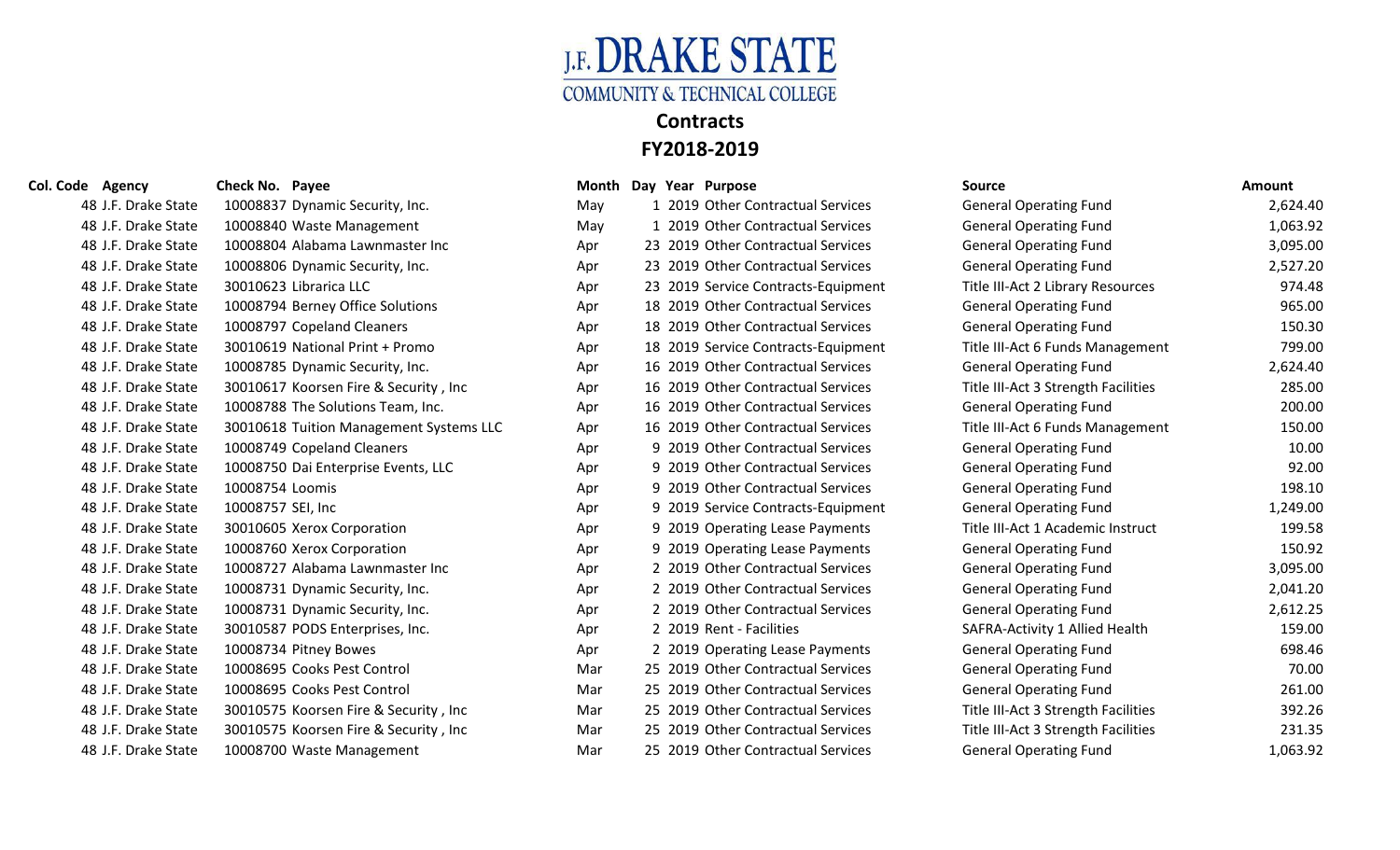

| 48 J.F. Drake State | 10008687 Berney Office Solutions         | Mar | 19 2019 Other Contractual Services | <b>General Operating Fund</b>     | 965.00    |
|---------------------|------------------------------------------|-----|------------------------------------|-----------------------------------|-----------|
| 48 J.F. Drake State | 10008688 Dynamic Security, Inc.          | Mar | 19 2019 Other Contractual Services | <b>General Operating Fund</b>     | 2,624.40  |
| 48 J.F. Drake State | 10008690 The Solutions Team, Inc.        | Mar | 19 2019 Other Contractual Services | <b>General Operating Fund</b>     | 200.00    |
| 48 J.F. Drake State | 30010537 Tuition Management Systems LLC  | Mar | 19 2019 Other Contractual Services | Title III-Act 6 Funds Management  | 150.00    |
| 48 J.F. Drake State | 10008673 Heartland Campus Solutions ECSI | Mar | 12 2019 Other Contractual Services | <b>General Operating Fund</b>     | 1,911.69  |
| 48 J.F. Drake State | 10008639 Dynamic Security, Inc.          | Mar | 7 2019 Other Contractual Services  | <b>General Operating Fund</b>     | 2,624.40  |
| 48 J.F. Drake State | 10008644 Loomis                          | Mar | 7 2019 Other Contractual Services  | <b>General Operating Fund</b>     | 195.51    |
| 48 J.F. Drake State | 30010504 PODS Enterprises, Inc.          | Mar | 7 2019 Rent - Facilities           | SAFRA-Activity 1 Allied Health    | 159.00    |
| 48 J.F. Drake State | 10008645 SEI, Inc                        | Mar | 7 2019 Service Contracts-Equipment | <b>General Operating Fund</b>     | 1,249.00  |
| 48 J.F. Drake State | 30010506 Xerox Corporation               | Mar | 7 2019 Operating Lease Payments    | Title III-Act 4 Technology        | 403.82    |
| 48 J.F. Drake State | 10008648 Xerox Corporation               | Mar | 7 2019 Operating Lease Payments    | <b>General Operating Fund</b>     | 142.43    |
| 48 J.F. Drake State | 30010506 Xerox Corporation               | Mar | 7 2019 Operating Lease Payments    | Title III-Act 1 Academic Instruct | 195.84    |
| 48 J.F. Drake State | 10008608 Cooks Pest Control              | Feb | 27 2019 Other Contractual Services | <b>General Operating Fund</b>     | 70.00     |
| 48 J.F. Drake State | 10008608 Cooks Pest Control              | Feb | 27 2019 Other Contractual Services | <b>General Operating Fund</b>     | 261.00    |
| 48 J.F. Drake State | 10008601 Alabama Lawnmaster Inc          | Feb | 25 2019 Other Contractual Services | <b>General Operating Fund</b>     | 3,095.00  |
| 48 J.F. Drake State | 10008603 Dynamic Security, Inc.          | Feb | 25 2019 Other Contractual Services | <b>General Operating Fund</b>     | 2,624.40  |
| 48 J.F. Drake State | 10008596 Ellucian Company L.P.           | Feb | 21 2019 Other Contractual Services | <b>General Operating Fund</b>     | 6,007.00  |
| 48 J.F. Drake State | 10008600 Waste Management                | Feb | 21 2019 Other Contractual Services | <b>General Operating Fund</b>     | 909.37    |
| 48 J.F. Drake State | 10008576 Berney Office Solutions         | Feb | 19 2019 Other Contractual Services | <b>General Operating Fund</b>     | 965.00    |
| 48 J.F. Drake State | 10008579 Dynamic Security, Inc.          | Feb | 19 2019 Other Contractual Services | <b>General Operating Fund</b>     | 2,624.40  |
| 48 J.F. Drake State | 10008580 Ellucian Company L.P.           | Feb | 19 2019 Other Contractual Services | <b>General Operating Fund</b>     | 52,986.00 |
| 48 J.F. Drake State | 10008586 The Solutions Team, Inc.        | Feb | 19 2019 Other Contractual Services | <b>General Operating Fund</b>     | 200.00    |
| 48 J.F. Drake State | 10008565 Dynamic Security, Inc.          | Feb | 13 2019 Other Contractual Services | <b>General Operating Fund</b>     | 2,478.60  |
| 48 J.F. Drake State | 10008570 Mobile Mini, Inc                | Feb | 13 2019 Other Contractual Services | <b>General Operating Fund</b>     | 144.99    |
| 48 J.F. Drake State | 30010443 Tuition Management Systems LLC  | Feb | 13 2019 Other Contractual Services | Title III-Act 6 Funds Management  | 32.40     |
| 48 J.F. Drake State | 30010443 Tuition Management Systems LLC  | Feb | 13 2019 Other Contractual Services | Title III-Act 6 Funds Management  | 150.00    |
| 48 J.F. Drake State | 10008526 Dynamic Security, Inc.          | Feb | 5 2019 Other Contractual Services  | <b>General Operating Fund</b>     | 2,478.60  |
| 48 J.F. Drake State | 10008527 Ellucian Company L.P.           | Feb | 5 2019 Other Contractual Services  | <b>General Operating Fund</b>     | 67,419.00 |
|                     |                                          |     |                                    |                                   |           |

| Month |                | Day Year Purpose                   |
|-------|----------------|------------------------------------|
| Mar   |                | 19 2019 Other Contractual Services |
| Mar   |                | 19 2019 Other Contractual Services |
| Mar   | 19             | 2019 Other Contractual Services    |
| Mar   |                | 19 2019 Other Contractual Services |
| Mar   |                | 12 2019 Other Contractual Services |
| Mar   | 7              | 2019 Other Contractual Services    |
| Mar   |                | 7 2019 Other Contractual Services  |
| Mar   |                | 7 2019 Rent - Facilities           |
| Mar   |                | 7 2019 Service Contracts-Equipment |
| Mar   | $7^{\circ}$    | 2019 Operating Lease Payments      |
| Mar   | 7 <sup>1</sup> | 2019 Operating Lease Payments      |
| Mar   | $\overline{7}$ | 2019 Operating Lease Payments      |
| Feb   | 27             | 2019 Other Contractual Services    |
| Feb   | 27             | 2019 Other Contractual Services    |
| Feb   |                | 25 2019 Other Contractual Services |
| Feb   |                | 25 2019 Other Contractual Services |
| Feb   |                | 21 2019 Other Contractual Services |
| Feb   |                | 21 2019 Other Contractual Services |
| Feb   |                | 19 2019 Other Contractual Services |
| Feb   |                | 19 2019 Other Contractual Services |
| Feb   |                | 19 2019 Other Contractual Services |
| Feb   | 19             | 2019 Other Contractual Services    |
| Feb   |                | 13 2019 Other Contractual Services |
| Feb   |                | 13 2019 Other Contractual Services |
| Feb   | 13             | 2019 Other Contractual Services    |
| Feb   |                | 13 2019 Other Contractual Services |
| Feb   |                | 5 2019 Other Contractual Services  |
| Feb   |                | 5 2019 Other Contractual Services  |

| Col. Code Agency    | <b>Check No. Payee</b>                   |     | Month Day Year Purpose             | <b>Source</b>                     | <b>Amount</b> |
|---------------------|------------------------------------------|-----|------------------------------------|-----------------------------------|---------------|
| 48 J.F. Drake State | 10008687 Berney Office Solutions         | Mar | 19 2019 Other Contractual Services | <b>General Operating Fund</b>     | 965.00        |
| 48 J.F. Drake State | 10008688 Dynamic Security, Inc.          | Mar | 19 2019 Other Contractual Services | <b>General Operating Fund</b>     | 2,624.40      |
| 48 J.F. Drake State | 10008690 The Solutions Team, Inc.        | Mar | 19 2019 Other Contractual Services | <b>General Operating Fund</b>     | 200.00        |
| 48 J.F. Drake State | 30010537 Tuition Management Systems LLC  | Mar | 19 2019 Other Contractual Services | Title III-Act 6 Funds Management  | 150.00        |
| 48 J.F. Drake State | 10008673 Heartland Campus Solutions ECSI | Mar | 12 2019 Other Contractual Services | <b>General Operating Fund</b>     | 1,911.69      |
| 48 J.F. Drake State | 10008639 Dynamic Security, Inc.          | Mar | 7 2019 Other Contractual Services  | <b>General Operating Fund</b>     | 2,624.40      |
| 48 J.F. Drake State | 10008644 Loomis                          | Mar | 7 2019 Other Contractual Services  | <b>General Operating Fund</b>     | 195.51        |
| 48 J.F. Drake State | 30010504 PODS Enterprises, Inc.          | Mar | 7 2019 Rent - Facilities           | SAFRA-Activity 1 Allied Health    | 159.00        |
| 48 J.F. Drake State | 10008645 SEI, Inc                        | Mar | 7 2019 Service Contracts-Equipment | <b>General Operating Fund</b>     | 1,249.00      |
| 48 J.F. Drake State | 30010506 Xerox Corporation               | Mar | 7 2019 Operating Lease Payments    | Title III-Act 4 Technology        | 403.82        |
| 48 J.F. Drake State | 10008648 Xerox Corporation               | Mar | 7 2019 Operating Lease Payments    | <b>General Operating Fund</b>     | 142.43        |
| 48 J.F. Drake State | 30010506 Xerox Corporation               | Mar | 7 2019 Operating Lease Payments    | Title III-Act 1 Academic Instruct | 195.84        |
| 48 J.F. Drake State | 10008608 Cooks Pest Control              | Feb | 27 2019 Other Contractual Services | <b>General Operating Fund</b>     | 70.00         |
| 48 J.F. Drake State | 10008608 Cooks Pest Control              | Feb | 27 2019 Other Contractual Services | <b>General Operating Fund</b>     | 261.00        |
| 48 J.F. Drake State | 10008601 Alabama Lawnmaster Inc          | Feb | 25 2019 Other Contractual Services | <b>General Operating Fund</b>     | 3,095.00      |
| 48 J.F. Drake State | 10008603 Dynamic Security, Inc.          | Feb | 25 2019 Other Contractual Services | <b>General Operating Fund</b>     | 2,624.40      |
| 48 J.F. Drake State | 10008596 Ellucian Company L.P.           | Feb | 21 2019 Other Contractual Services | <b>General Operating Fund</b>     | 6,007.00      |
| 48 J.F. Drake State | 10008600 Waste Management                | Feb | 21 2019 Other Contractual Services | <b>General Operating Fund</b>     | 909.37        |
| 48 J.F. Drake State | 10008576 Berney Office Solutions         | Feb | 19 2019 Other Contractual Services | <b>General Operating Fund</b>     | 965.00        |
| 48 J.F. Drake State | 10008579 Dynamic Security, Inc.          | Feb | 19 2019 Other Contractual Services | <b>General Operating Fund</b>     | 2,624.40      |
| 48 J.F. Drake State | 10008580 Ellucian Company L.P.           | Feb | 19 2019 Other Contractual Services | <b>General Operating Fund</b>     | 52,986.00     |
| 48 J.F. Drake State | 10008586 The Solutions Team, Inc.        | Feb | 19 2019 Other Contractual Services | <b>General Operating Fund</b>     | 200.00        |
| 48 J.F. Drake State | 10008565 Dynamic Security, Inc.          | Feb | 13 2019 Other Contractual Services | <b>General Operating Fund</b>     | 2,478.60      |
| 48 J.F. Drake State | 10008570 Mobile Mini, Inc                | Feb | 13 2019 Other Contractual Services | <b>General Operating Fund</b>     | 144.99        |
| 48 J.F. Drake State | 30010443 Tuition Management Systems LLC  | Feb | 13 2019 Other Contractual Services | Title III-Act 6 Funds Management  | 32.40         |
| 48 J.F. Drake State | 30010443 Tuition Management Systems LLC  | Feb | 13 2019 Other Contractual Services | Title III-Act 6 Funds Management  | 150.00        |
| 48 J.F. Drake State | 10008526 Dynamic Security, Inc.          | Feb | 5 2019 Other Contractual Services  | <b>General Operating Fund</b>     | 2,478.60      |
| 48 LE Drake State   | 10008527 Ellucian Company L.P.           | Feh | 5 2019 Other Contractual Services  | <b>General Onerating Fund</b>     | 67 419 00     |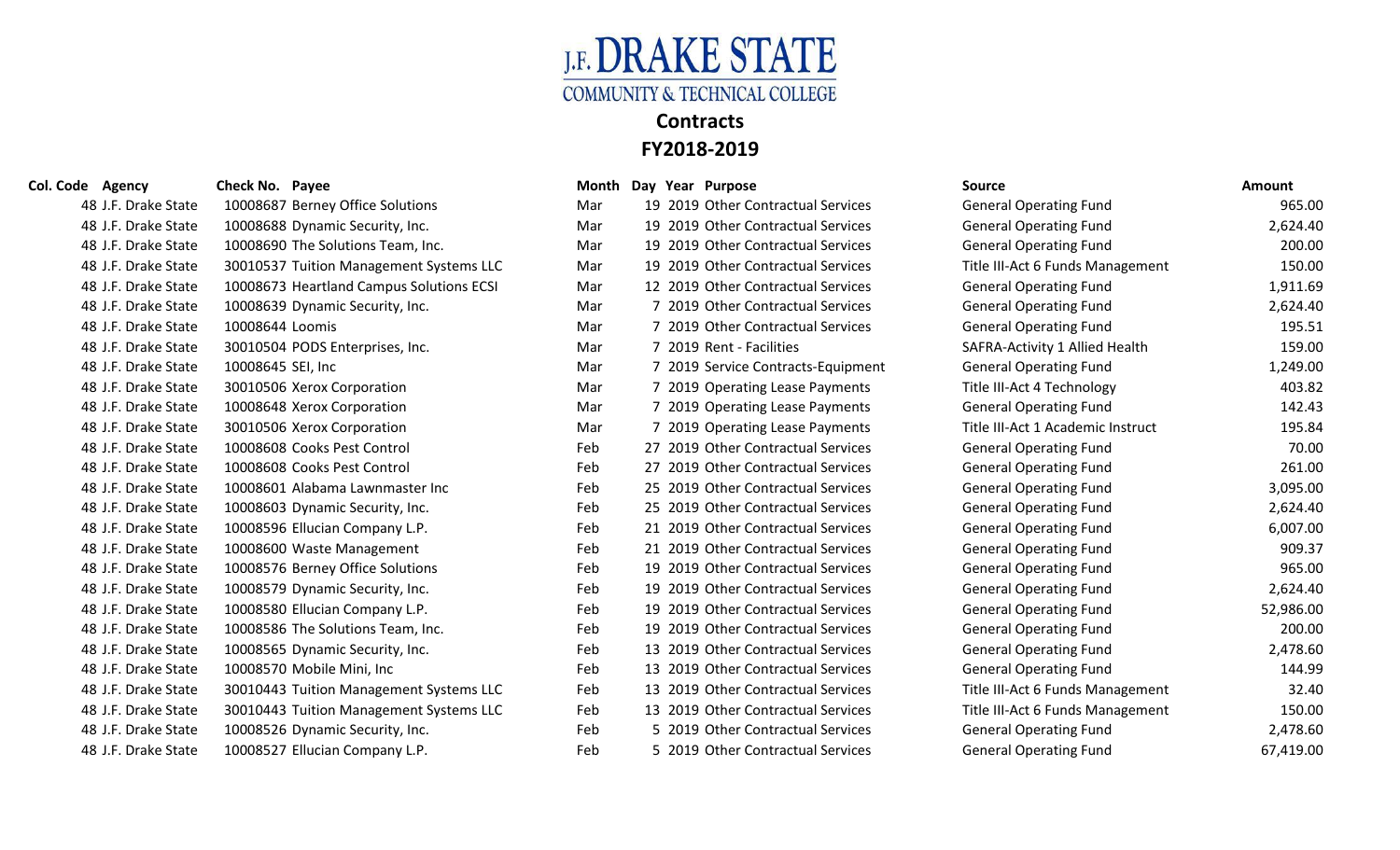

### **Col. Code Agency Check No. Payee Month Day Year Purpose Source Amount** 48 J.F. Drake State 10008530 Loomis Feb 5 2019 Other Contractual Services General Operating Fund 205.12 48 J.F. Drake State 10008532 Mobile Mini, Inc 48 J.F. Drake State 30010420 PODS Enterprises, Inc. 48 J.F. Drake State 10008536 SEI, Inc **Feb** 5 2019 Service Contracts-Equipment General Operating Fund 1,249.00 48 J.F. Drake State 10008540 Xerox Corporation 48 J.F. Drake State 30010422 Xerox Corporation 48 J.F. Drake State 30010422 Xerox Corporation 48 J.F. Drake State 10008516 Cooks Pest Control 48 J.F. Drake State 10008516 Cooks Pest Control 48 J.F. Drake State 10008518 Dynamic Security, Inc. 48 J.F. Drake State 10008520 Mobile Mini, Inc 48 J.F. Drake State 10008483 Waste Management 48 J.F. Drake State 10008471 Calhoun Community College 48 J.F. Drake State 10008472 Dynamic Security, Inc. 48 J.F. Drake State 30010104 Xerox Corporation 48 J.F. Drake State 10008456 Alabama Lawnmaster Inc 48 J.F. Drake State 10008457 Berney Office Solutions 48 J.F. Drake State 10008457 Berney Office Solutions 48 J.F. Drake State 10008461 Mobile Mini, Inc 48 J.F. Drake State 10008467 The Solutions Team, Inc. 48 J.F. Drake State 30010101 Tuition Management Systems LLC 48 J.F. Drake State 30010095 Xerox Corporation 48 J.F. Drake State 10008451 Xerox Corporation 48 J.F. Drake State 10008444 Dynamic Security, Inc. 48 J.F. Drake State 10008432 Berney Office Solutions 48 J.F. Drake State 30010085 Compansol **1,118.95** Jan 8 2019 Other Contractual Services Trio-SSS Grant 1,118.95 48 J.F. Drake State 10008434 Dynamic Security, Inc. 48 J.F. Drake State 10008434 Dynamic Security, Inc.

| Vlonth |    | Day Year Purpose                   |
|--------|----|------------------------------------|
| -eb    |    | 5 2019 Other Contractual Services  |
| -eb    |    | 5 2019 Other Contractual Services  |
| -eb    |    | 5 2019 Rent - Facilities           |
| -eb    |    | 5 2019 Service Contracts-Equipment |
| -eb    |    | 5 2019 Operating Lease Payments    |
| -eb    | 5. | 2019 Operating Lease Payments      |
| -eb    |    | 5 2019 Operating Lease Payments    |
| an     | 31 | 2019 Other Contractual Services    |
| an     |    | 31 2019 Other Contractual Services |
| an     |    | 31 2019 Other Contractual Services |
| an     | 31 | 2019 Other Contractual Services    |
| an     |    | 24 2019 Other Contractual Services |
| an     |    | 22 2019 Other Contractual Services |
| an     | 22 | 2019 Other Contractual Services    |
| an     |    | 22 2019 Operating Lease Payments   |
| an     | 17 | 2019 Other Contractual Services    |
| an     |    | 17 2019 Other Contractual Services |
| an     | 17 | 2019 Other Contractual Services    |
| an     | 17 | 2019 Other Contractual Services    |
| an     |    | 17 2019 Other Contractual Services |
| an     | 17 | 2019 Other Contractual Services    |
| an     | 14 | 2019 Operating Lease Payments      |
| lan    | 14 | 2019 Operating Lease Payments      |
| an     | 10 | 2019 Other Contractual Services    |
| an     |    | 8 2019 Other Contractual Services  |
| an     | 8  | 2019 Other Contractual Services    |
| lan    | 8  | 2019 Other Contractual Services    |
| an     | 8  | 2019 Other Contractual Services    |

| <b>Source</b>                     | <b>Amount</b> |
|-----------------------------------|---------------|
| <b>General Operating Fund</b>     | 205.12        |
| <b>General Operating Fund</b>     | 140.05        |
| SAFRA-Activity 1 Allied Health    | 159.00        |
| <b>General Operating Fund</b>     | 1,249.00      |
| <b>General Operating Fund</b>     | 158.15        |
| Title III-Act 4 Technology        | 410.97        |
| Title III-Act 1 Academic Instruct | 231.33        |
| <b>General Operating Fund</b>     | 70.00         |
| <b>General Operating Fund</b>     | 261.00        |
| <b>General Operating Fund</b>     | 2,624.40      |
| <b>General Operating Fund</b>     | 137.99        |
| <b>General Operating Fund</b>     | 1,082.75      |
| <b>General Operating Fund</b>     | 6,566.81      |
| <b>General Operating Fund</b>     | 2,539.35      |
| Title III-Act 4 Technology        | 1,268.16      |
| <b>General Operating Fund</b>     | 3,095.00      |
| <b>General Operating Fund</b>     | 6,620.52      |
| <b>General Operating Fund</b>     | 965.00        |
| <b>General Operating Fund</b>     | 144.99        |
| <b>General Operating Fund</b>     | 200.00        |
| Title III-Act 6 Funds Management  | 150.00        |
| Title III-Act 1 Academic Instruct | 565.68        |
| <b>General Operating Fund</b>     | 425.31        |
| <b>General Operating Fund</b>     | 2,332.92      |
| <b>General Operating Fund</b>     | 965.00        |
| <b>Trio-SSS Grant</b>             | 1,118.95      |
| <b>General Operating Fund</b>     | 2,041.20      |
| <b>General Operating Fund</b>     | 2,187.12      |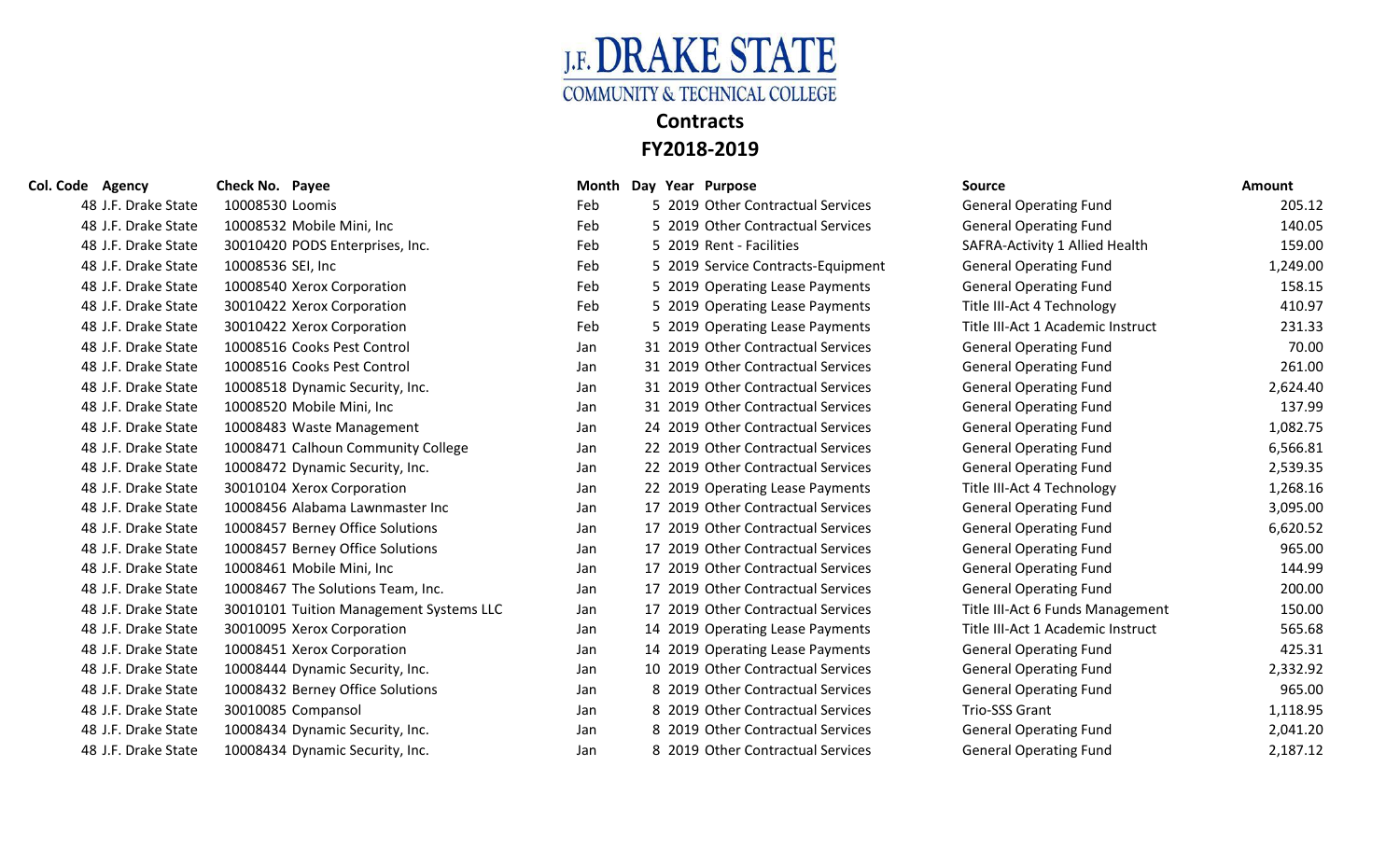

| Col. Code Agency    | Check No. Payee                          | Month Day  | Year Purpose                          | <b>Source</b>                    | Amount   |
|---------------------|------------------------------------------|------------|---------------------------------------|----------------------------------|----------|
| 48 J.F. Drake State | 10008437 Loomis                          | Jan        | 8 2019 Other Contractual Services     | <b>General Operating Fund</b>    | 194.83   |
| 48 J.F. Drake State | 10008440 Pitney Bowes                    | Jan        | 8 2019 Operating Lease Payments       | <b>General Operating Fund</b>    | 698.46   |
| 48 J.F. Drake State | 10008441 SEI, Inc                        | Jan        | 8 2019 Service Contracts-Equipment    | <b>General Operating Fund</b>    | 1,249.00 |
| 48 J.F. Drake State | 10008442 Waste Management                | Jan        | 8 2019 Other Contractual Services     | <b>General Operating Fund</b>    | 1,198.38 |
| 48 J.F. Drake State | 10008442 Waste Management                | Jan        | 8 2019 Other Contractual Services     | <b>General Operating Fund</b>    | 742.76   |
| 48 J.F. Drake State | 10008429 Mobile Mini, Inc                | Jan        | 7 2019 Other Contractual Services     | <b>General Operating Fund</b>    | 140.05   |
| 48 J.F. Drake State | 10008420 Dynamic Security, Inc.          | Jan        | 4 2019 Other Contractual Services     | <b>General Operating Fund</b>    | 2,478.60 |
| 48 J.F. Drake State | 10008424 Mobile Mini, Inc                | Jan        | 4 2019 Other Contractual Services     | <b>General Operating Fund</b>    | 137.99   |
| 48 J.F. Drake State | 30010077 PODS Enterprises, Inc.          | Jan        | 4 2019 Rent - Facilities              | SAFRA-Activity 1 Allied Health   | 159.00   |
| 48 J.F. Drake State | 10008413 Cooks Pest Control              | <b>Dec</b> | 19 2018 Other Contractual Services    | <b>General Operating Fund</b>    | 261.00   |
| 48 J.F. Drake State | 10008413 Cooks Pest Control              | Dec        | 19 2018 Other Contractual Services    | <b>General Operating Fund</b>    | 70.00    |
| 48 J.F. Drake State | 10008414 Mobile Mini, Inc                | Dec        | 19 2018 Other Contractual Services    | <b>General Operating Fund</b>    | 144.99   |
| 48 J.F. Drake State | 30010074 Nola Van Peursem Architects, PC | Dec        | 19 2018 Engineering & Architect Srvcs | Title III                        | 3,060.76 |
| 48 J.F. Drake State | 10008386 Alabama Lawnmaster Inc          | Dec        | 18 2018 Other Contractual Services    | <b>General Operating Fund</b>    | 3,095.00 |
| 48 J.F. Drake State | 30010068 Tuition Management Systems LLC  | <b>Dec</b> | 18 2018 Other Contractual Services    | Title III-Act 6 Funds Management | 150.00   |
| 48 J.F. Drake State | 10008376 Dynamic Security, Inc.          | Dec        | 13 2018 Other Contractual Services    | <b>General Operating Fund</b>    | 2,624.40 |
| 48 J.F. Drake State | 10008379 Mobile Mini, Inc                | Dec        | 13 2018 Other Contractual Services    | <b>General Operating Fund</b>    | 140.05   |
| 48 J.F. Drake State | 10008380 SEI, Inc                        | <b>Dec</b> | 13 2018 Service Contracts-Equipment   | <b>General Operating Fund</b>    | 1,249.00 |
| 48 J.F. Drake State | 10008363 Loomis                          | <b>Dec</b> | 6 2018 Other Contractual Services     | <b>General Operating Fund</b>    | 180.72   |
| 48 J.F. Drake State | 10008365 Mobile Mini, Inc                | Dec        | 6 2018 Other Contractual Services     | <b>General Operating Fund</b>    | 137.99   |
| 48 J.F. Drake State | 30010042 PODS Enterprises, Inc.          | <b>Dec</b> | 6 2018 Rent - Facilities              | SAFRA-Activity 1 Allied Health   | 159.00   |
| 48 J.F. Drake State | 10008338 Cooks Pest Control              | <b>Nov</b> | 29 2018 Other Contractual Services    | <b>General Operating Fund</b>    | 261.00   |
| 48 J.F. Drake State | 10008338 Cooks Pest Control              | Nov        | 29 2018 Other Contractual Services    | <b>General Operating Fund</b>    | 70.00    |
| 48 J.F. Drake State | 10008326 Berney Office Solutions         | Nov        | 27 2018 Other Contractual Services    | <b>General Operating Fund</b>    | 965.00   |
| 48 J.F. Drake State | 10008328 Dynamic Security, Inc.          | Nov        | 27 2018 Other Contractual Services    | <b>General Operating Fund</b>    | 2,187.12 |
| 48 J.F. Drake State | 10008330 Mobile Mini, Inc                | Nov        | 27 2018 Other Contractual Services    | <b>General Operating Fund</b>    | 144.99   |

| le Agency           | Check No. Payee   |                                          |            |  | Month Day Year Purpose                | <b>Source</b>                    | <b>Amount</b> |
|---------------------|-------------------|------------------------------------------|------------|--|---------------------------------------|----------------------------------|---------------|
| 48 J.F. Drake State | 10008437 Loomis   |                                          | Jan        |  | 8 2019 Other Contractual Services     | <b>General Operating Fund</b>    | 194.83        |
| 48 J.F. Drake State |                   | 10008440 Pitney Bowes                    | Jan        |  | 8 2019 Operating Lease Payments       | <b>General Operating Fund</b>    | 698.46        |
| 48 J.F. Drake State | 10008441 SEI, Inc |                                          | Jan        |  | 8 2019 Service Contracts-Equipment    | <b>General Operating Fund</b>    | 1,249.00      |
| 48 J.F. Drake State |                   | 10008442 Waste Management                | Jan        |  | 8 2019 Other Contractual Services     | <b>General Operating Fund</b>    | 1,198.38      |
| 48 J.F. Drake State |                   | 10008442 Waste Management                | Jan        |  | 8 2019 Other Contractual Services     | <b>General Operating Fund</b>    | 742.76        |
| 48 J.F. Drake State |                   | 10008429 Mobile Mini, Inc                | Jan        |  | 7 2019 Other Contractual Services     | <b>General Operating Fund</b>    | 140.05        |
| 48 J.F. Drake State |                   | 10008420 Dynamic Security, Inc.          | Jan        |  | 4 2019 Other Contractual Services     | <b>General Operating Fund</b>    | 2,478.60      |
| 48 J.F. Drake State |                   | 10008424 Mobile Mini, Inc                | Jan        |  | 4 2019 Other Contractual Services     | <b>General Operating Fund</b>    | 137.99        |
| 48 J.F. Drake State |                   | 30010077 PODS Enterprises, Inc.          | Jan        |  | 4 2019 Rent - Facilities              | SAFRA-Activity 1 Allied Health   | 159.00        |
| 48 J.F. Drake State |                   | 10008413 Cooks Pest Control              | Dec        |  | 19 2018 Other Contractual Services    | <b>General Operating Fund</b>    | 261.00        |
| 48 J.F. Drake State |                   | 10008413 Cooks Pest Control              | Dec        |  | 19 2018 Other Contractual Services    | <b>General Operating Fund</b>    | 70.00         |
| 48 J.F. Drake State |                   | 10008414 Mobile Mini, Inc                | Dec        |  | 19 2018 Other Contractual Services    | <b>General Operating Fund</b>    | 144.99        |
| 48 J.F. Drake State |                   | 30010074 Nola Van Peursem Architects, PC | <b>Dec</b> |  | 19 2018 Engineering & Architect Srvcs | Title III                        | 3,060.76      |
| 48 J.F. Drake State |                   | 10008386 Alabama Lawnmaster Inc          | <b>Dec</b> |  | 18 2018 Other Contractual Services    | <b>General Operating Fund</b>    | 3,095.00      |
| 48 J.F. Drake State |                   | 30010068 Tuition Management Systems LLC  | Dec        |  | 18 2018 Other Contractual Services    | Title III-Act 6 Funds Management | 150.00        |
| 48 J.F. Drake State |                   | 10008376 Dynamic Security, Inc.          | Dec        |  | 13 2018 Other Contractual Services    | <b>General Operating Fund</b>    | 2,624.40      |
| 48 J.F. Drake State |                   | 10008379 Mobile Mini, Inc                | Dec        |  | 13 2018 Other Contractual Services    | <b>General Operating Fund</b>    | 140.05        |
| 48 J.F. Drake State | 10008380 SEI, Inc |                                          | Dec        |  | 13 2018 Service Contracts-Equipment   | <b>General Operating Fund</b>    | 1,249.00      |
| 48 J.F. Drake State | 10008363 Loomis   |                                          | Dec        |  | 6 2018 Other Contractual Services     | <b>General Operating Fund</b>    | 180.72        |
| 48 J.F. Drake State |                   | 10008365 Mobile Mini, Inc                | Dec        |  | 6 2018 Other Contractual Services     | <b>General Operating Fund</b>    | 137.99        |
| 48 J.F. Drake State |                   | 30010042 PODS Enterprises, Inc.          | Dec        |  | 6 2018 Rent - Facilities              | SAFRA-Activity 1 Allied Health   | 159.00        |
| 48 J.F. Drake State |                   | 10008338 Cooks Pest Control              | Nov        |  | 29 2018 Other Contractual Services    | <b>General Operating Fund</b>    | 261.00        |
| 48 J.F. Drake State |                   | 10008338 Cooks Pest Control              | Nov        |  | 29 2018 Other Contractual Services    | <b>General Operating Fund</b>    | 70.00         |
| 48 J.F. Drake State |                   | 10008326 Berney Office Solutions         | Nov        |  | 27 2018 Other Contractual Services    | <b>General Operating Fund</b>    | 965.00        |
| 48 J.F. Drake State |                   | 10008328 Dynamic Security, Inc.          | Nov        |  | 27 2018 Other Contractual Services    | <b>General Operating Fund</b>    | 2,187.12      |
| 48 J.F. Drake State |                   | 10008330 Mobile Mini, Inc                | Nov        |  | 27 2018 Other Contractual Services    | <b>General Operating Fund</b>    | 144.99        |
| 48 J.F. Drake State |                   | 10008335 Waste Management                | Nov        |  | 27 2018 Other Contractual Services    | <b>General Operating Fund</b>    | 1,067.35      |
| 48 J.F. Drake State |                   | 10008319 Alabama Lawnmaster Inc          | Nov        |  | 21 2018 Other Contractual Services    | <b>General Operating Fund</b>    | 3,095.00      |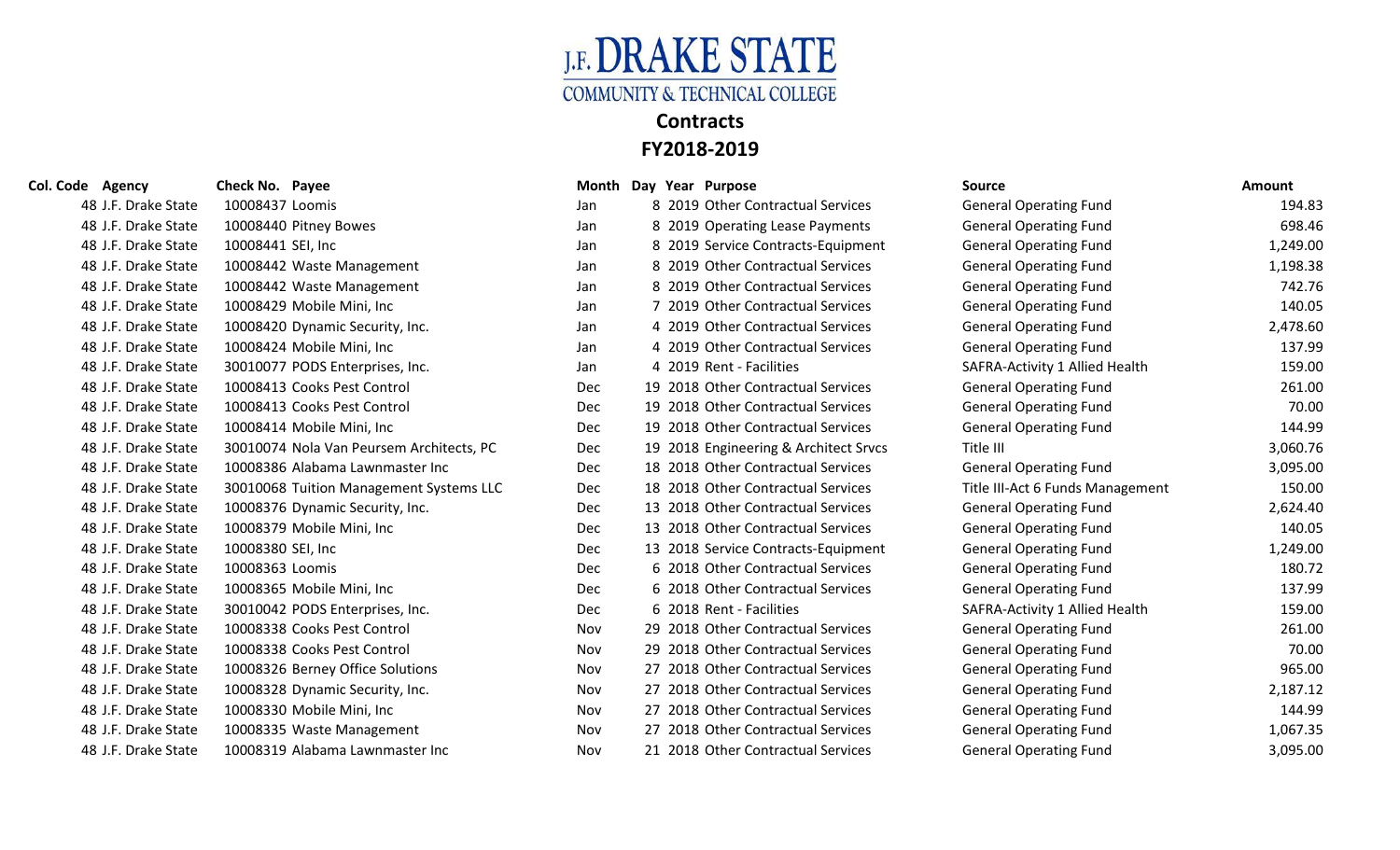

### **Col. Code Agency Check No. Payee Col. Code Agency Col. Code Agency Check No. Payee Source Source COL**

| 48 J.F. Drake State | 10008321 Dynamic Security, Inc.          | Nov        | 2018 Other Contractual Services      | <b>General Operating Fund</b>       | 2,478.60  |
|---------------------|------------------------------------------|------------|--------------------------------------|-------------------------------------|-----------|
| 48 J.F. Drake State | 10008315 Berney Office Solutions         | Nov        | 15 2018 Other Contractual Services   | <b>General Operating Fund</b>       | 6,687.36  |
| 48 J.F. Drake State | 10008304 Dynamic Security, Inc.          | Nov        | 14 2018 Other Contractual Services   | <b>General Operating Fund</b>       | 2,624.40  |
| 48 J.F. Drake State | 10008304 Dynamic Security, Inc.          | Nov        | 14 2018 Other Contractual Services   | <b>General Operating Fund</b>       | 2,636.56  |
| 48 J.F. Drake State | 10008307 Loomis                          | Nov        | 14 2018 Other Contractual Services   | <b>General Operating Fund</b>       | 181.49    |
| 48 J.F. Drake State | 10008308 Mobile Mini, Inc                | <b>Nov</b> | 14 2018 Other Contractual Services   | <b>General Operating Fund</b>       | 140.05    |
| 48 J.F. Drake State | 30010025 Tuition Management Systems LLC  | Nov        | 14 2018 Other Contractual Services   | Title III-Act 6 Funds Management    | 150.00    |
| 48 J.F. Drake State | 10008301 Mobile Mini, Inc                | Nov        | 8 2018 Other Contractual Services    | <b>General Operating Fund</b>       | 137.99    |
| 48 J.F. Drake State | 30010020 Nola Van Peursem Architects, PC | Nov        | 6 2018 Engineering & Architect Srvcs | Title III                           | 23,540.89 |
| 48 J.F. Drake State | 10008291 SEI, Inc                        | Nov        | 6 2018 Service Contracts-Equipment   | <b>General Operating Fund</b>       | 1,249.00  |
| 48 J.F. Drake State | 10008277 Dynamic Security, Inc.          | Nov        | 1 2018 Other Contractual Services    | <b>General Operating Fund</b>       | 2,624.40  |
| 48 J.F. Drake State | 10008251 Cooks Pest Control              | Oct        | 26 2018 Other Contractual Services   | <b>General Operating Fund</b>       | 261.00    |
| 48 J.F. Drake State | 10008251 Cooks Pest Control              | Oct        | 26 2018 Other Contractual Services   | <b>General Operating Fund</b>       | 70.00     |
| 48 J.F. Drake State | 10008252 Dynamic Security, Inc.          | Oct        | 26 2018 Other Contractual Services   | <b>General Operating Fund</b>       | 2,624.40  |
| 48 J.F. Drake State | 30010012 Koorsen Fire & Security, Inc.   | Oct        | 26 2018 Other Contractual Services   | Title III-Act 3 Strength Facilities | 335.00    |
| 48 J.F. Drake State | 10008254 Mobile Mini, Inc                | Oct        | 26 2018 Other Contractual Services   | <b>General Operating Fund</b>       | 144.99    |
| 48 J.F. Drake State | 10008238 Berney Office Solutions         | Oct        | 23 2018 Other Contractual Services   | <b>General Operating Fund</b>       | 965.00    |
| 48 J.F. Drake State | 10008241 Copeland Cleaners               | Oct        | 23 2018 Other Contractual Services   | <b>General Operating Fund</b>       | 17.80     |
| 48 J.F. Drake State | 30010006 Tuition Management Systems LLC  | Oct        | 23 2018 Other Contractual Services   | Title III-Act 6 Funds Management    | 150.00    |
| 48 J.F. Drake State | 10008231 Waste Management                | Oct        | 18 2018 Other Contractual Services   | <b>General Operating Fund</b>       | 1,067.35  |
| 48 J.F. Drake State | 10008217 Alabama Lawnmaster Inc          | Oct        | 17 2018 Other Contractual Services   | <b>General Operating Fund</b>       | 3,095.00  |
| 48 J.F. Drake State | 10008221 Dynamic Security, Inc.          | Oct        | 17 2018 Other Contractual Services   | <b>General Operating Fund</b>       | 2,624.40  |
| 48 J.F. Drake State | 10008226 Mobile Mini, Inc                | Oct        | 17 2018 Other Contractual Services   | <b>General Operating Fund</b>       | 140.05    |
| 48 J.F. Drake State | 10008228 Pitney Bowes                    | Oct        | 17 2018 Operating Lease Payments     | <b>General Operating Fund</b>       | 698.46    |
| 48 J.F. Drake State | 10008211 Mobile Mini, Inc                | Oct        | 9 2018 Other Contractual Services    | <b>General Operating Fund</b>       | 137.99    |
| 48 J.F. Drake State | 10008208 Loomis                          | Oct        | 8 2018 Other Contractual Services    | <b>General Operating Fund</b>       | 180.72    |
| 48 J.F. Drake State | 10008205 Dynamic Security, Inc.          | Oct        | 4 2018 Other Contractual Services    | <b>General Operating Fund</b>       | 2,624.40  |
| 48 J.F. Drake State | 30009981 Xerox Corporation               | Oct        | 3 2018 Operating Lease Payments      | Title III-Act 4 Technology          | 403.19    |

|            |    | VIOIKII DAY ICAI IUIPOSC           |
|------------|----|------------------------------------|
| Vov        |    | 21 2018 Other Contractual Services |
| Vov        |    | 15 2018 Other Contractual Services |
| Vov        |    | 14 2018 Other Contractual Services |
| Vov        |    | 14 2018 Other Contractual Services |
| Vov        |    | 14 2018 Other Contractual Services |
| Vov        |    | 14 2018 Other Contractual Services |
| Vov        |    | 14 2018 Other Contractual Services |
| Vov        | 8  | 2018 Other Contractual Services    |
| Vov        | 6  | 2018 Engineering & Architect Srvcs |
| Vov        | 6  | 2018 Service Contracts-Equipment   |
| Nov        | 1  | 2018 Other Contractual Services    |
| <b>Oct</b> | 26 | 2018 Other Contractual Services    |
| Эct        |    | 26 2018 Other Contractual Services |
| <b>Oct</b> |    | 26 2018 Other Contractual Services |
| Эct        | 26 | 2018 Other Contractual Services    |
| Эct        |    | 26 2018 Other Contractual Services |
| Эct        |    | 23 2018 Other Contractual Services |
| Эct        |    | 23 2018 Other Contractual Services |
| <b>Oct</b> |    | 23 2018 Other Contractual Services |
| Oct        |    | 18 2018 Other Contractual Services |
| Эct        |    | 17 2018 Other Contractual Services |
| Эct        |    | 17 2018 Other Contractual Services |
| <b>Oct</b> | 17 | 2018 Other Contractual Services    |
| <b>Oct</b> |    | 17 2018 Operating Lease Payments   |
| .Ct        | 9  | 2018 Other Contractual Services    |
| Эct        | 8  | 2018 Other Contractual Services    |
| Эct        | 4  | 2018 Other Contractual Services    |
| <b>Oct</b> | 3  | 2018 Operating Lease Payments      |

| <b>Source</b>                       | <b>Amount</b> |
|-------------------------------------|---------------|
| <b>General Operating Fund</b>       | 2,478.60      |
| <b>General Operating Fund</b>       | 6,687.36      |
| <b>General Operating Fund</b>       | 2,624.40      |
| <b>General Operating Fund</b>       | 2,636.56      |
| <b>General Operating Fund</b>       | 181.49        |
| <b>General Operating Fund</b>       | 140.05        |
| Title III-Act 6 Funds Management    | 150.00        |
| <b>General Operating Fund</b>       | 137.99        |
| Title III                           | 23,540.89     |
| <b>General Operating Fund</b>       | 1,249.00      |
| <b>General Operating Fund</b>       | 2,624.40      |
| <b>General Operating Fund</b>       | 261.00        |
| <b>General Operating Fund</b>       | 70.00         |
| <b>General Operating Fund</b>       | 2,624.40      |
| Title III-Act 3 Strength Facilities | 335.00        |
| <b>General Operating Fund</b>       | 144.99        |
| <b>General Operating Fund</b>       | 965.00        |
| <b>General Operating Fund</b>       | 17.80         |
| Title III-Act 6 Funds Management    | 150.00        |
| <b>General Operating Fund</b>       | 1,067.35      |
| <b>General Operating Fund</b>       | 3,095.00      |
| <b>General Operating Fund</b>       | 2,624.40      |
| <b>General Operating Fund</b>       | 140.05        |
| <b>General Operating Fund</b>       | 698.46        |
| <b>General Operating Fund</b>       | 137.99        |
| <b>General Operating Fund</b>       | 180.72        |
| <b>General Operating Fund</b>       | 2,624.40      |
| Title III-Act 4 Technology          | 403.19        |